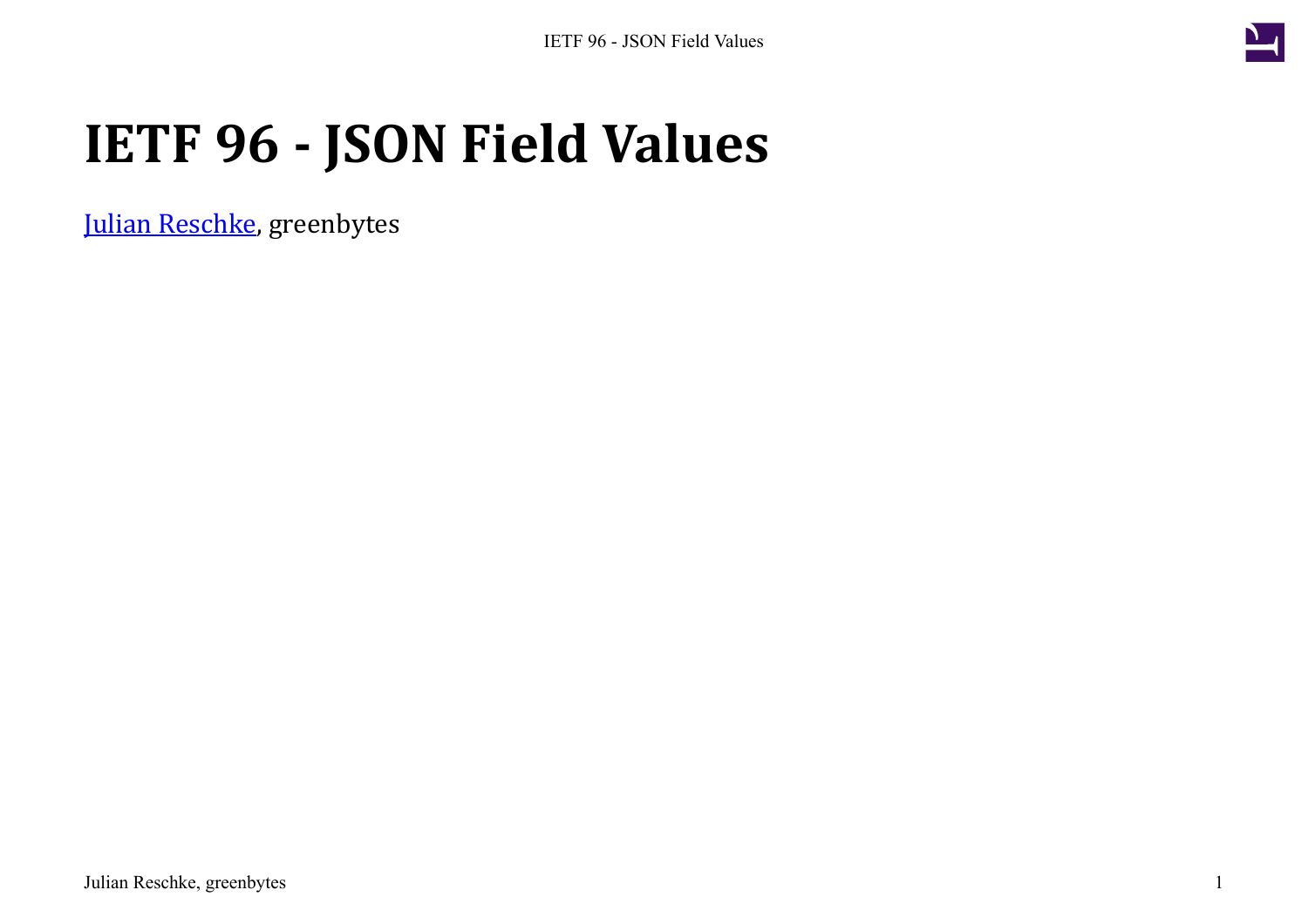## **History**

- Started as a thought experiment in July 2014 (draft-reschke-http-jfv)
- Adopted as WG document in June 2016 (draft-ietf-httpbis-jfv))
- Motivation is captured in IETF 95 slides: [ietf-95-httpbis-header-field-parsing](https://svn.tools.ietf.org/svn/wg/httpbis/wg_materials/ietf95/ietf-95-httpbis-header-field-parsing.pdf)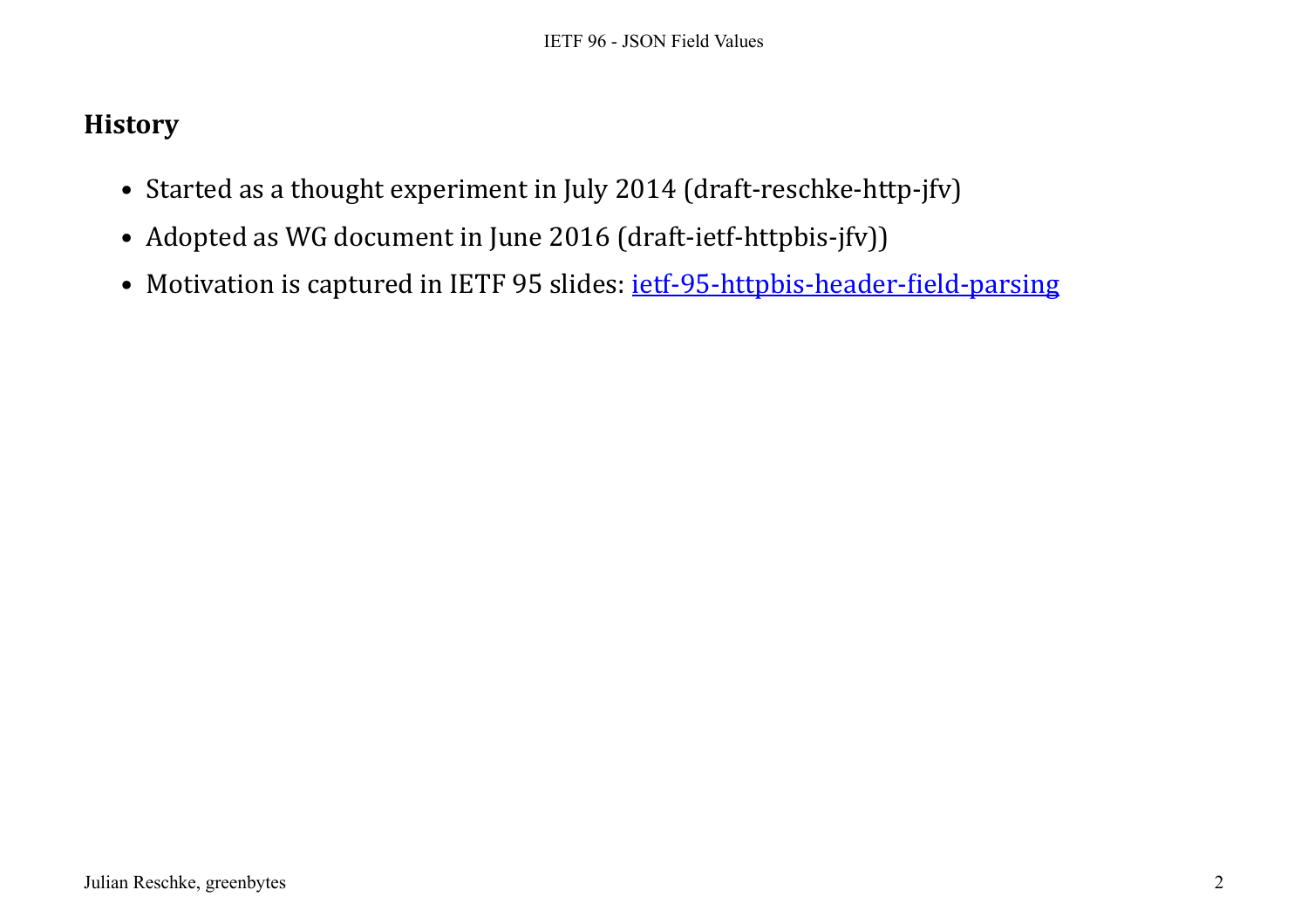## **Discussion**

Current document driven by the goal to make it easier to define new header fields, to be used in both HTTP/1.1 and HTTP/2 -- avoiding predictable problems such as I18N or list syntax.

- Proposed format can be chatty. Several proposals for minimization.
- Embrace list format (repeating header fields), as currently proposed, or try to get rid of it?
- Opt-in per header field definition (current proposal), or applicable more widely? (header field naming convention?)
- Is JSON the right format anyway? Concerns about data model (number formats) and potential interop issues (non-unique member names).
- Is this just a step forwards to a common format that can be used in HTTP/1.1 and HTTP/2, or should we also start to discuss headed formats in future versions of HTTP?